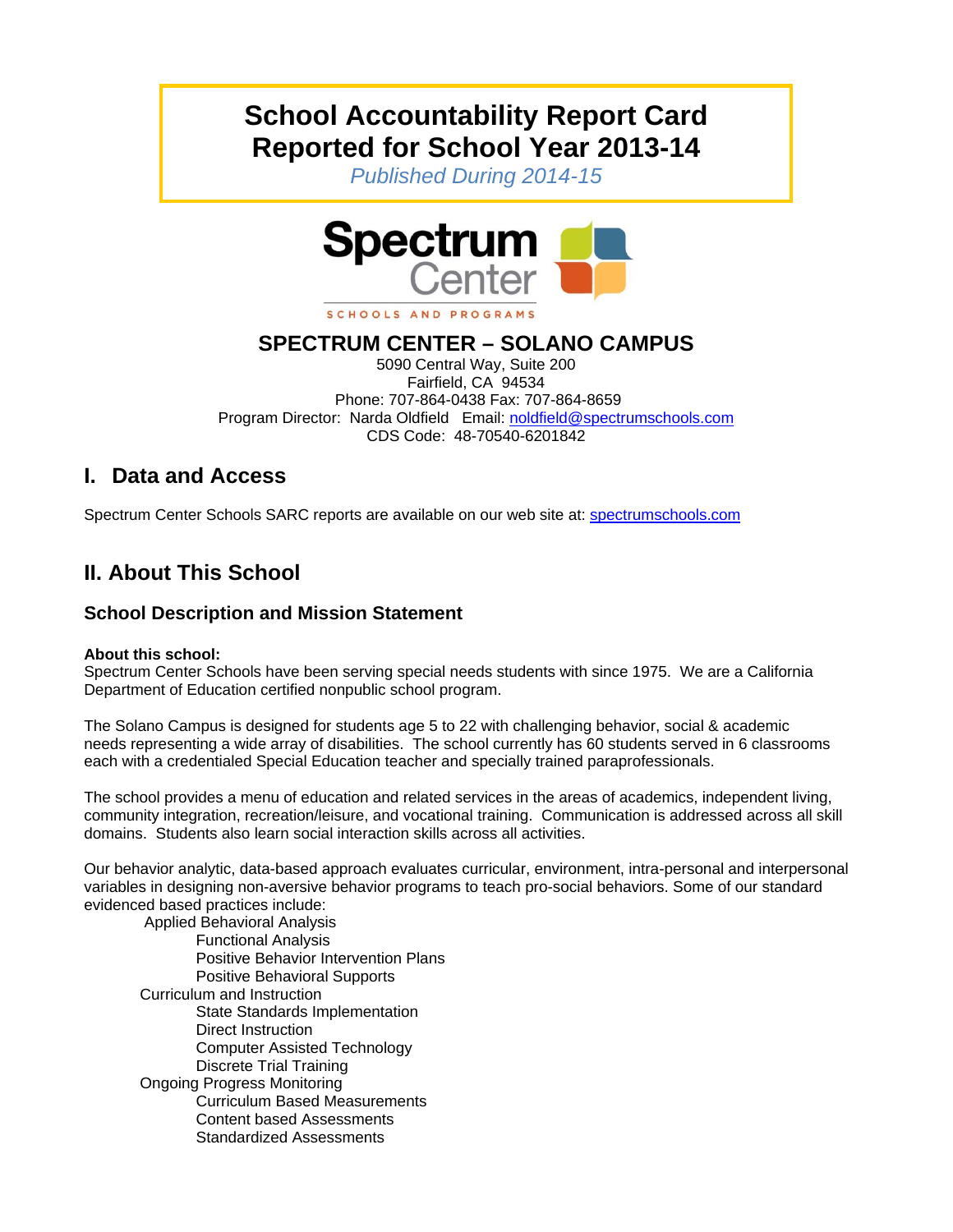Data is collected on academic achievement and on each Individualized Educational Plan (IEP) goal weekly. The data is reviewed monthly to assess the student's progress. Lessons plans are revised as needed to assure student learning. A progress report and/or report card is completed for every student and is provided to both the parent and LEA quarterly per the IEP and master contract.

Spectrum Center Schools monitor progress on targeted campus goals quarterly. An Internal Accountability Review is conducted annually.

**Mission Statement:**<br>Our mission is to provide personalized, evidence-based educational services for non-traditional learners in collaboration with families and public school districts.

### **Opportunities for Parental Involvement**

Parents are involved in the student enrollment process, parent/teacher conferences, IEP development and approval.

In addition, our school attempts to host a parent/care-provider and student social event every other month. These are opportunities for parents to either attend a school event or an after-school event such as Science fairs, craft fairs, Back to School Night, relay events, going to a bowling alley, playing miniature golf, or attending fundraisers. These events give parents/care-providers the opportunity to see what their children are learning and how much they are working on building their social skills. Parents/care-providers also have the opportunity to meet other parents/care-providers, which can help with finding out resources for their children and themselves.

Teachers make weekly phone calls/e-mails or written notes to parents to touch base and share how the child's week went as well as ask for parent input.

When needed, Spectrum Center has provided trainings to help parents with challenges at home, such as ABA principles, video modeling for those with Autism, and many others.

#### **Student Enrollment by Grade Level (School Year 2013-14)**

This table displays the number of students enrolled in each grade level (determined by age) at the school.

| <b>Grade Level</b> | <b>Number of Students</b> | <b>Grade Level</b>         | <b>Number of Students</b> |
|--------------------|---------------------------|----------------------------|---------------------------|
| Kindergarten       |                           | <b>Ungraded Elementary</b> |                           |
| Grade 1            |                           | Grade 9                    |                           |
| Grade 2            | 2                         | Grade 10                   |                           |
| Grade 3            |                           | Grade 11                   | 5                         |
| Grade 4            |                           | Grade 12                   |                           |
| Grade 5            | 5                         | <b>Ungraded HS</b>         |                           |
| Grade 6            |                           | <b>Post-Secondary</b>      | 25                        |
| Grade 7            |                           |                            |                           |
| Grade 8            | 5                         | <b>Total Enrollment</b>    | 73                        |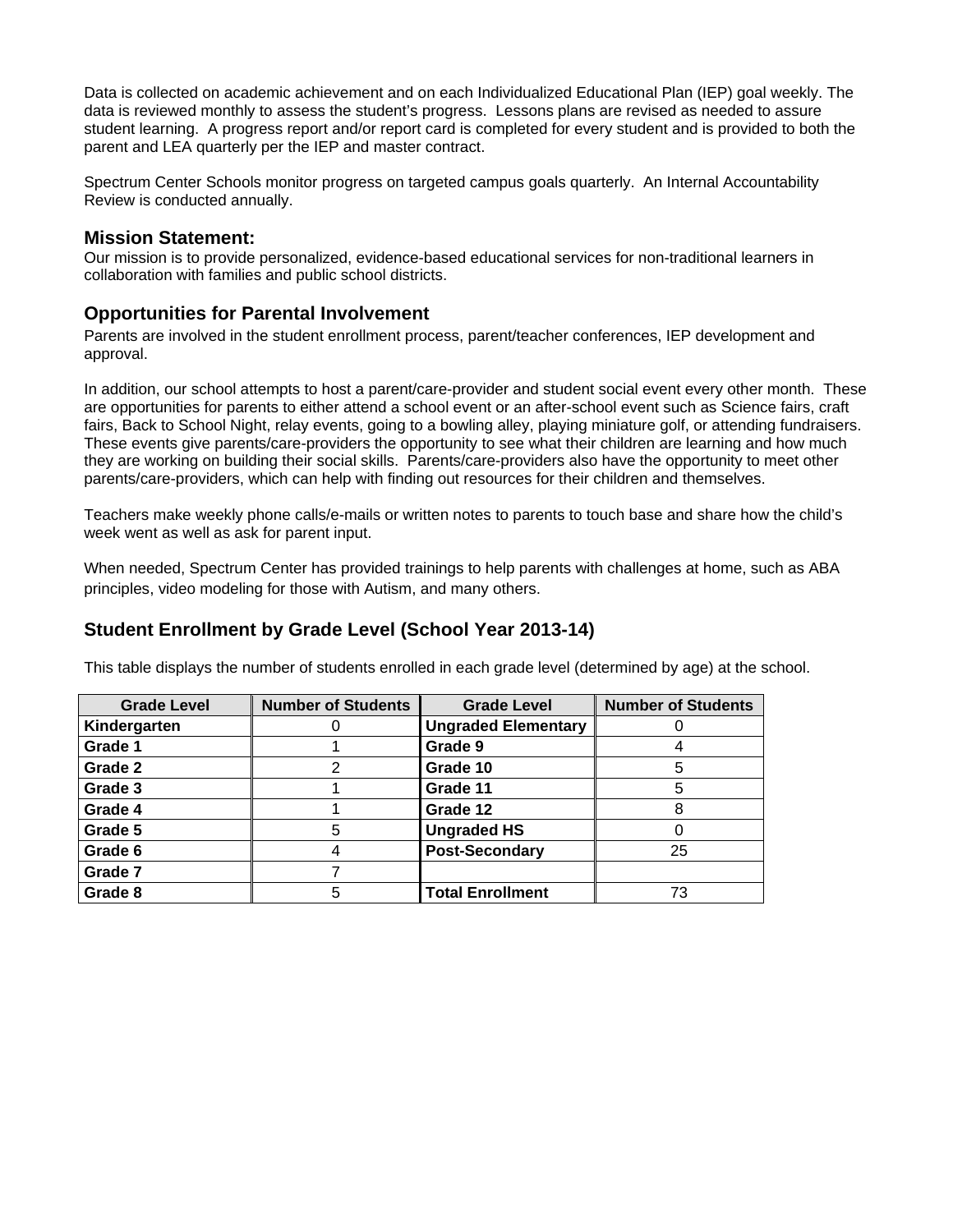# **Student Enrollment by Group**





**STAR**



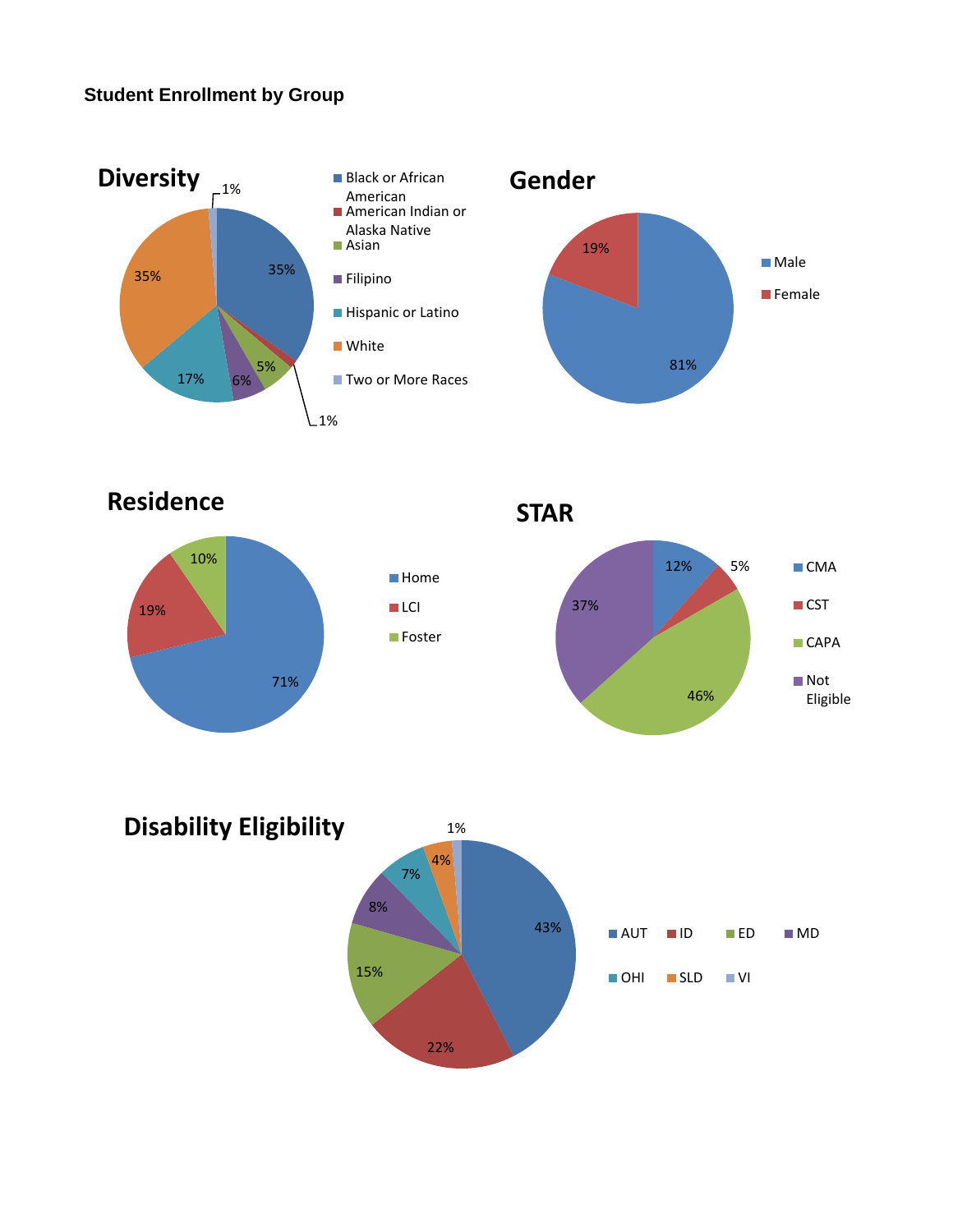# **Average Class Size**

Our model is to provide small classroom sizes which range from 8 to 12 students in a classroom. Students are in classrooms according to age and function level. In the 2013-14 school year, the Solano Campus served an average of 60 students in 6 classrooms.

# **III. School Climate**

## **School Safety Plan (School Year 2012-13)**

All staff receive required trainings including, but not limited to: 1<sup>st</sup> Aide/CPR, Hughes Bill, incident report writing, emergency preparedness, blood borne pathogens, student supervision, safety in the work place, sexual harassment, abuse reporting and universal precautions.

The campus has a safety team which meets monthly. The safety team is responsible for monitoring monthly classroom safety and risk abatement checklist, maintaining adequate first aide and blood borne pathogen supplies and reviewing safety incidents as needed. Morning sweeps of the grounds are conducted to insure the campus is secure and free from dangerous debris.

Emergency preparedness includes monthly fire drills, monthly earthquake drills, monthly OSHA building checks, an annual fire inspection and an annual disaster drill which includes earthquake preparedness, shelter in place, violent intruder protection and an annual exposure control plan.

### **Suspensions and Expulsions**

| Rate               | <b>School</b> |         |         |  |  |
|--------------------|---------------|---------|---------|--|--|
|                    | 2011-12       | 2012-13 | 2013-14 |  |  |
| <b>Suspensions</b> |               |         |         |  |  |
| <b>Expulsions</b>  |               |         |         |  |  |

# **IV. School Facilities**

#### **School Facility Conditions and Improvement Plan (School Year 2014-15)**

#### **Age of School Buildings:**

The Spectrum Center Solano Campus is located at 5090 Central Way, Suite 200 in Fairfield and was built in in early 2000. The campus opened in 2002, relocated to a larger site in 2004, it has now relocated to this site in January 2012. The school area of the building has 7 classrooms, a library/computer lab room, a teacher resource room, a multipurpose room, a cafeteria, a media/instructional room and administrative offices.

#### **Maintenance and Repair:**

The Senior Administrative Assistant is responsible for all campus repairs and coordinates with the Maintenance Specialist to ensure repairs are completed. The head of the safety team coordinates with the Clinical Assistant and the Safety Team members to conduct morning safety sweeps to insure the campus is free from dangerous debris.

#### **Cleaning Process and Schedule:**

Daily cleaning of the building is provided by Preventive Building Maintenance, a cleaning company based out of Fairfield.

#### **Modernizing or New School Construction Projects:**

We are currently researching options that would enable the campus to have more classrooms available.

## **School Facility Good Repair Status (School Year 2014-15)**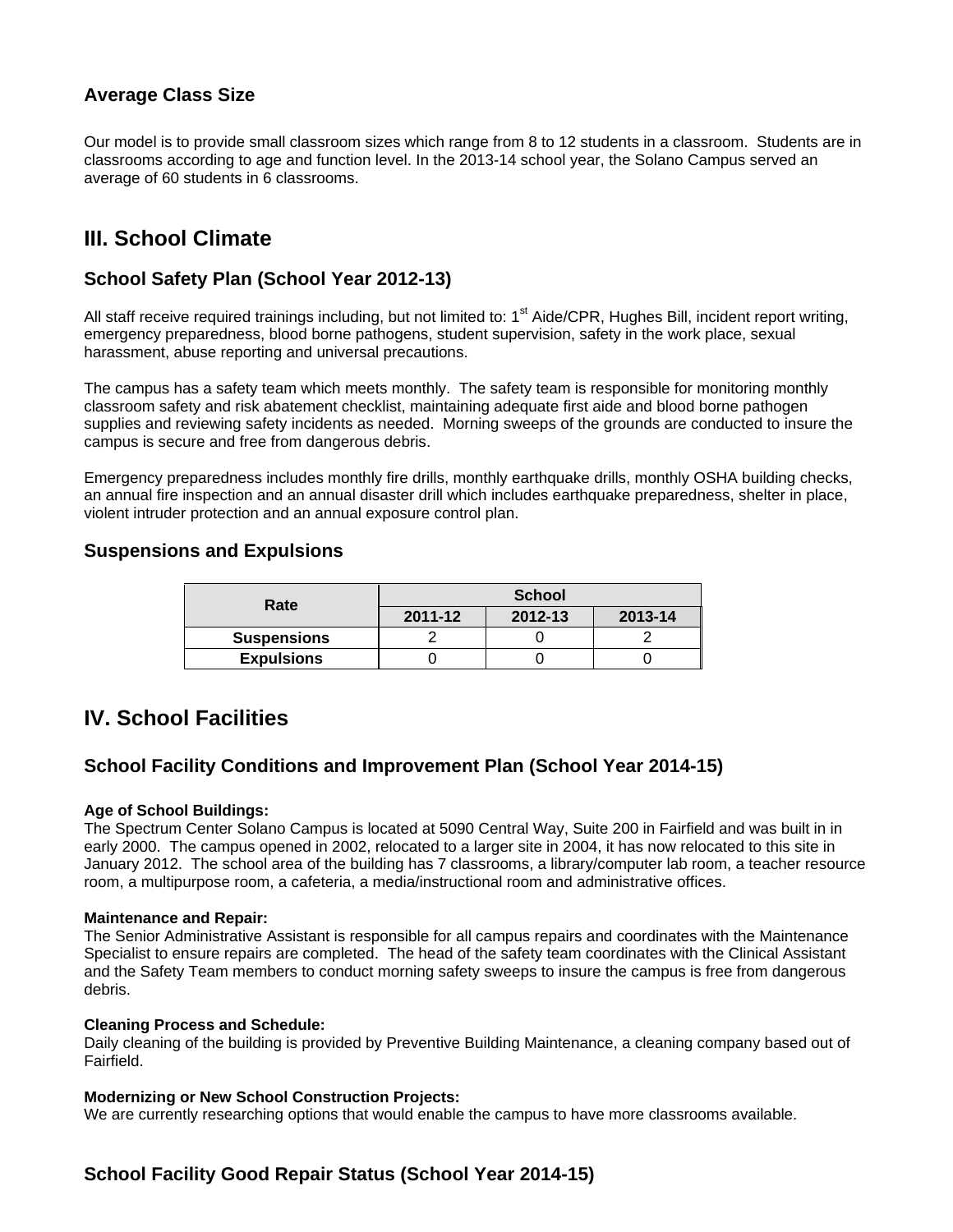| <b>System Inspected</b>                                                   | <b>Repair Status</b> |         |      |      | <b>Repair Needed and</b>       |  |
|---------------------------------------------------------------------------|----------------------|---------|------|------|--------------------------------|--|
|                                                                           | <b>Exemplary</b>     | Good    | Fair | Poor | <b>Action Taken or Planned</b> |  |
| Systems: Gas Leaks,<br>Mechanical/HVAC,<br>Sewer                          |                      | $\star$ |      |      | n/a                            |  |
| <b>Interior: Interior</b><br><b>Surfaces</b>                              |                      | $\star$ |      |      | n/a                            |  |
| <b>Cleanliness: Overall</b><br>Cleanliness, Pest/<br>Vermin Infestation   |                      | $\star$ |      |      | n/a                            |  |
| <b>Electrical: Electrical</b>                                             |                      | $\star$ |      |      | n/a                            |  |
| <b>Restrooms/Fountains:</b><br>Restrooms, Sinks/<br><b>Fountains</b>      |                      | $\star$ |      |      | n/a                            |  |
| Safety: Fire Safety,<br><b>Hazardous Materials</b>                        |                      | $\star$ |      |      | n/a                            |  |
| <b>Structural: Structural</b><br>Damage, Roofs                            |                      | $\star$ |      |      | n/a                            |  |
| External:<br>Playground/School<br>Grounds, Windows/<br>Doors/Gates/Fences |                      | $\star$ |      |      | n/a                            |  |
| <b>Overall Rating</b>                                                     |                      | $\star$ |      |      | n/a                            |  |

# **V. Teachers**

# **Teacher Credentials**

| <b>Teachers</b>                               | <b>School</b> |         |         |  |
|-----------------------------------------------|---------------|---------|---------|--|
|                                               | 2011-12       | 2012-13 | 2013-14 |  |
| <b>Number of campus classrooms</b>            |               |         |         |  |
| <b>Clear Level 2</b>                          |               |         |         |  |
| <b>Preliminary Level 1</b>                    |               |         |         |  |
| UIP                                           |               |         |         |  |
| <b>PIP/STSP</b>                               |               |         |         |  |
| <b>Emergency Substitute (Classroom Aides)</b> |               |         |         |  |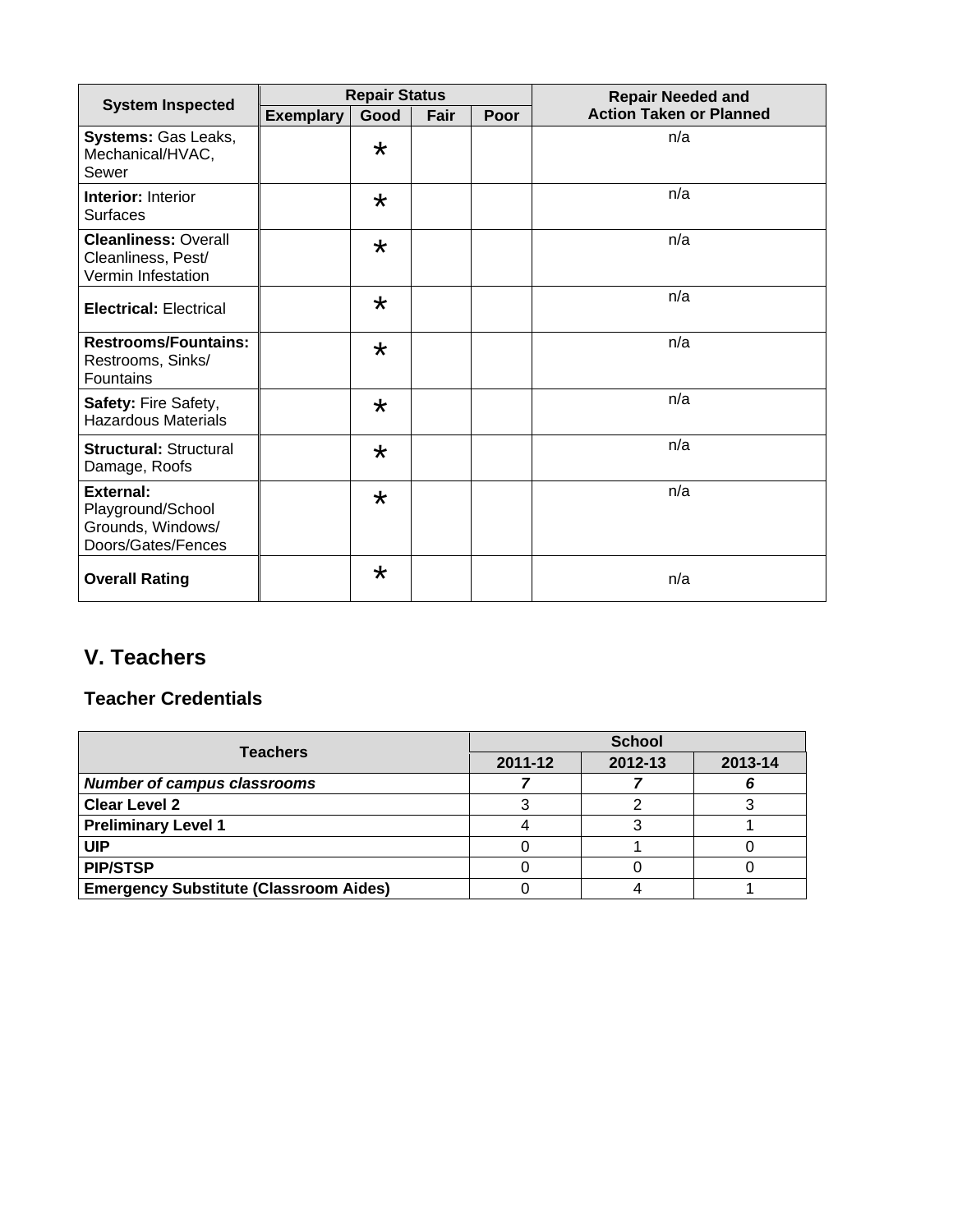# **VI. Support Staff**

**Other Support Staff (School Year 2013-14)** 

| <b>Title</b>                                    | <b>Number of FTE</b><br><b>Assigned to</b><br><b>School</b> |
|-------------------------------------------------|-------------------------------------------------------------|
| <b>Senior Behavior Analyst</b>                  |                                                             |
| <b>Curriculum and Instruction Specialist</b>    | 1                                                           |
| <b>Education Coordinator</b>                    |                                                             |
| <b>Therapists</b>                               | 0.2                                                         |
| <b>Speech/Language/Hearing Specialist</b>       | 1                                                           |
| <b>Occupational Therapists</b>                  | 0.6                                                         |
| <b>Adapted Physical Education</b>               | 0.4                                                         |
| <b>Transportation Support</b>                   | 22                                                          |
| <b>Behavioral/Instructional Classroom Aides</b> | 24                                                          |

# **VII. Curriculum and Instructional Materials**

#### **Instructional Materials (School Year 2014-15)**

 Each student at CST and CMA level has a text book which matches the SBE or the local LEA's adapted text books in each academic area at his/her grade level. In addition Spectrum Center provides supplemental materials as appropriate to match the students' learning patterns.

| <b>Core Curriculum Area</b>       | Quality, Currency,<br>and Availability of<br><b>Textbooks and</b><br><b>Instructional</b><br>Materials * Need to<br>import the campus'<br><b>Materials form</b> | <b>Percent of Pupils</b><br><b>Who Lack Their Own</b><br><b>Assigned Textbooks</b><br>and/or<br><b>Instructional</b><br><b>Materials</b> | <b>Most Recent SBE or</b><br><b>Local Governing</b><br><b>Agency Approved</b><br><b>Textbooks and</b><br><b>Instructional</b><br><b>Materials</b> |
|-----------------------------------|-----------------------------------------------------------------------------------------------------------------------------------------------------------------|------------------------------------------------------------------------------------------------------------------------------------------|---------------------------------------------------------------------------------------------------------------------------------------------------|
| <b>Reading/Language Arts</b>      | $\star$                                                                                                                                                         | O%                                                                                                                                       | ves                                                                                                                                               |
| <b>Mathematics</b>                | $\star$                                                                                                                                                         | $O\%$                                                                                                                                    | yes                                                                                                                                               |
| <b>Science</b>                    | $\star$                                                                                                                                                         | $O\%$                                                                                                                                    | yes                                                                                                                                               |
| <b>History-Social Science</b>     | $\star$                                                                                                                                                         | O%                                                                                                                                       | yes                                                                                                                                               |
| <b>Foreign Language</b>           | $\star$                                                                                                                                                         | O%                                                                                                                                       | ves                                                                                                                                               |
| <b>Health</b>                     | $\star$                                                                                                                                                         | $O\%$                                                                                                                                    | ves                                                                                                                                               |
| <b>Visual and Performing Arts</b> | $\star$                                                                                                                                                         | $O\%$                                                                                                                                    | ves                                                                                                                                               |

| Grade<br>Level | Core<br><b>Subject</b><br>Abbrey. | <b>Current Textbooks and</b><br><b>Instructional Materials</b> | ISBN#'s  | Year of<br><b>Publication</b> | <b>Publisher</b>         | <b>State</b><br>Adopted<br>(k-8) Y or<br>$N$ ? |
|----------------|-----------------------------------|----------------------------------------------------------------|----------|-------------------------------|--------------------------|------------------------------------------------|
| K              | <b>ELA</b>                        | SRA: Imagine It Workbook                                       | 76104727 | 2008                          | <b>SRA / McGraw Hill</b> | <b>YES</b>                                     |
| K              | <b>ELA</b>                        | SRA: Imagine It Workbook                                       | 76104734 | 2008                          | <b>SRA / McGraw Hill</b> | <b>YES</b>                                     |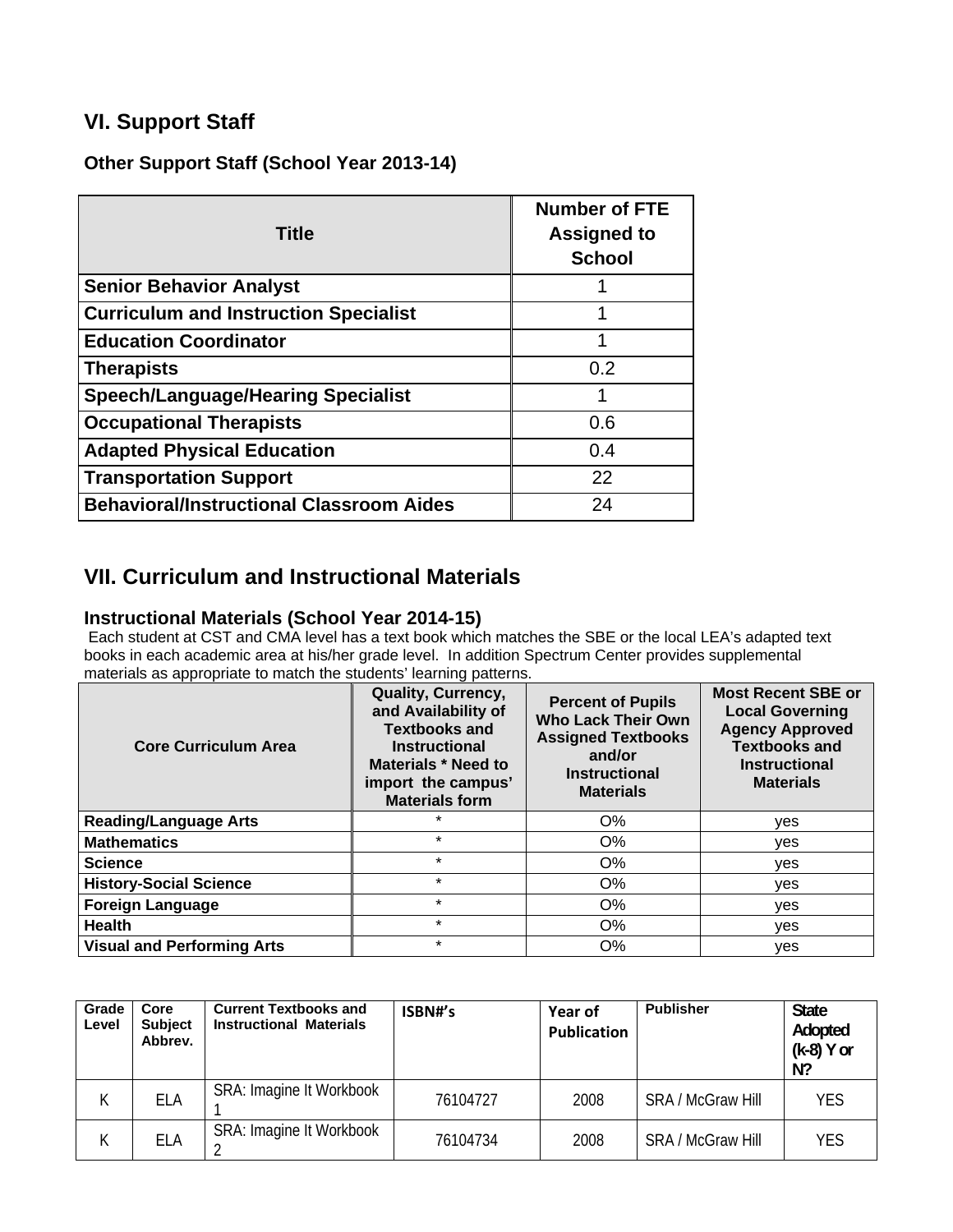| К              | <b>ELA</b> | SRA: Imagine It Takehome<br><b>Books</b>         | 76105786  | 2008 | <b>SRA / McGraw Hill</b> | <b>YES</b> |
|----------------|------------|--------------------------------------------------|-----------|------|--------------------------|------------|
| 1              | <b>ELA</b> | SRA: Imagine It Big Books                        | 761093883 | 2008 | <b>SRA / McGraw Hill</b> | <b>YES</b> |
| 1              | <b>ELA</b> | SRA: Imagine It First<br>Reader                  | 76096596  | 2009 | <b>SRA / McGraw Hill</b> | <b>YES</b> |
| 1              | <b>ELA</b> | SRA: Imagine It Student<br>Reader 1              | 76213740  | 2009 | SRA / McGraw Hill        | <b>YES</b> |
| 1              | <b>ELA</b> | SRA: Imagine It Student<br>Reader 2              | 76213757  | 2009 | SRA / McGraw Hill        | <b>YES</b> |
| 1              | <b>ELA</b> | <b>SRA: Imagine It Practice</b><br>Workbook 1    | 76104741  | 2008 | SRA / McGraw Hill        | <b>YES</b> |
| 1              | <b>ELA</b> | SRA: Imagine It Practice<br>Workbook 2           | 76104758  | 2008 | SRA / McGraw Hill        | <b>YES</b> |
| 1              | <b>ELA</b> | SRA: Imagine It Decodable<br>Book 1              | 76106981  | 2008 | SRA / McGraw Hill        | <b>YES</b> |
| 1              | <b>ELA</b> | SRA: Imagine It Decodable<br>Book 2              | 76106998  | 2008 | SRA / McGraw Hill        | <b>YES</b> |
| $\overline{2}$ | <b>ELA</b> | SRA: Imagine It Getting<br><b>Started Reader</b> | 76096602  | 2009 | SRA / McGraw Hill        | <b>YES</b> |
| $\overline{2}$ | <b>ELA</b> | SRA: Imagine It Student<br>Reader 1              | 76213764  | 2009 | SRA / McGraw Hill        | <b>YES</b> |
| 2              | <b>ELA</b> | SRA: Imagine It Student<br>Reader 2              | 762213771 | 2009 | SRA / McGraw Hill        | <b>YES</b> |
| 2              | <b>ELA</b> | SRA: Imagine It Workbook                         | 76104765  | 2008 | SRA / McGraw Hill        | <b>YES</b> |
| 2              | <b>ELA</b> | SRA: Imagine It Workbook<br>2                    | 76104772  | 2008 | SRA / McGraw Hill        | <b>YES</b> |
| 2              | <b>ELA</b> | SRA: Imagine It Decodable<br><b>Books</b>        | 76108404  | 2008 | <b>SRA / McGraw Hill</b> | <b>YES</b> |
| 3              | <b>ELA</b> | SRA: Imagine It Student<br>Reader 1              | 76213788  | 2009 | SRA / McGraw Hill        | <b>YES</b> |
| 3              | <b>ELA</b> | SRA: Imagine It Student<br>Reader 2              | 76213795  | 2009 | SRA / McGraw Hill        | <b>YES</b> |
| 3              | <b>ELA</b> | SRA: Imagine It Workbook                         | 76104789  | 2009 | SRA / McGraw Hill        | <b>YES</b> |
| 3              | <b>ELA</b> | SRA: Imagine It Workbook<br>2                    | 76104796  | 2009 | SRA / McGraw Hill        | <b>YES</b> |
| $\mathfrak{Z}$ | <b>ELA</b> | SRA: Imagine It Decodable<br><b>Books</b>        | 76108732  | 2008 | SRA / McGraw Hill        | <b>YES</b> |
| 4              | <b>ELA</b> | SRA: Imagine It Student<br>Reader                | 76213801  | 2009 | SRA / McGraw Hill        | <b>YES</b> |
| 4              | ELA        | SRA: Imagine It Workbook                         | 76104802  | 2008 | SRA / McGraw Hill        | <b>YES</b> |
| 4              | <b>ELA</b> | SRA: Imagine It Workbook<br>2                    | 76104818  | 2008 | SRA / McGraw Hill        | <b>YES</b> |
| 5              | ELA        | SRA: Imagine It Student<br>Reader                | 76213818  | 2008 | SRA / McGraw Hill        | <b>YES</b> |
| 5              | <b>ELA</b> | SRA: Imagine It Workbook                         | 76104826  | 2009 | SRA / McGraw Hill        | <b>YES</b> |
| 5              | <b>ELA</b> | SRA: Imagine It Workbook<br>2                    | 76104833  | 2008 | SRA / McGraw Hill        | <b>YES</b> |
| 6              | ELA        | SRA: Imagine It Student<br>Reader                | 76213825  | 2002 | SRA / McGraw Hill        | <b>YES</b> |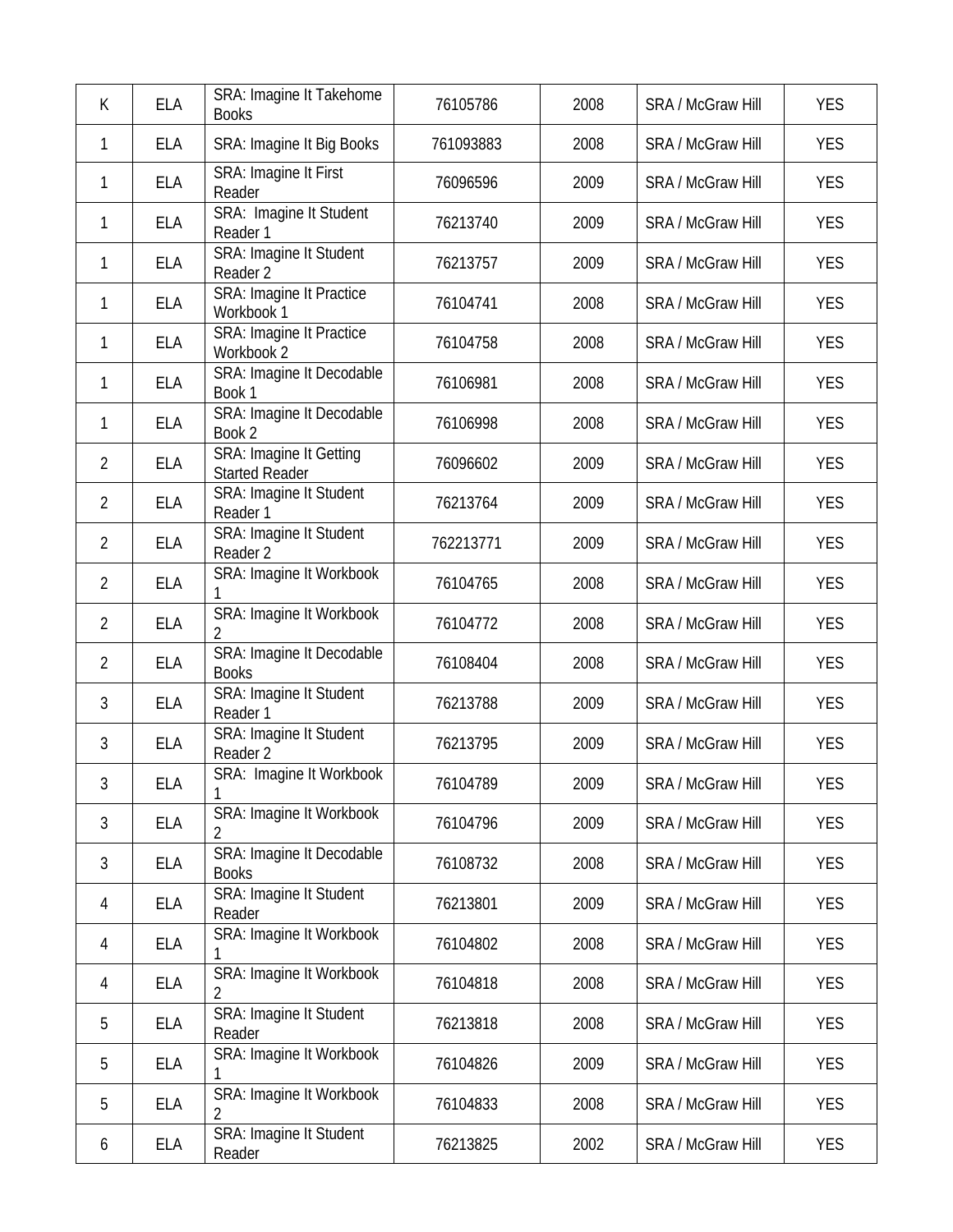| 6              | <b>ELA</b> | SRA: Imagine It Workbook                               | 76104840               | 2002 | <b>SRA / McGraw Hill</b>             | <b>YES</b> |
|----------------|------------|--------------------------------------------------------|------------------------|------|--------------------------------------|------------|
| 6              | <b>ELA</b> | SRA: Imagine It Workbook                               | 76104857               | 2002 | SRA / McGraw Hill                    | <b>YES</b> |
| 6              | <b>ELA</b> | Holt Literature and<br>Language Arts: Into<br>Course   | 30564913               | 2003 | Holt, Rinehart and<br>Winston        | <b>YES</b> |
| 6              | <b>ELA</b> | Holt Literature and<br>Language Arts: Handbook         | 30652790               | 2003 | Holt, Rinehart and<br>Winston        | <b>YES</b> |
| 7              | <b>ELA</b> | Holt Literature and<br>Language Arts: First<br>Course  | 30564921               | 2003 | Holt, Rinehart and<br>Winston        | <b>YES</b> |
| $\overline{7}$ | <b>ELA</b> | Holt Literature and<br>Language Arts: Handbook         | 30652812               | 2003 | Holt, Rinehart and<br>Winston        | <b>YES</b> |
| 8              | <b>ELA</b> | Holt Literature and<br>Language Arts: Second<br>Course | 3056493X               | 2003 | Holt, Rinehart and<br>Winston        | <b>YES</b> |
| 8              | <b>ELA</b> | Holt Literature and<br>Language Arts: Handbook         | 30652820               | 2003 | Holt, Rinehart and<br>Winston        | <b>YES</b> |
| K              | <b>MAT</b> | <b>CA Mathematics: K</b><br>Volume 1 & 2               | 21057016 /<br>21057023 | 2009 | MacMillan, Mc-Graw<br>Hill           | <b>YES</b> |
| 1              | <b>MAT</b> | CA Mathematics: 1 Volume<br>1 & 2                      | 21057030 /<br>21057047 | 2009 | MacMillan, Mc-Graw<br>Hill           | <b>YES</b> |
| 2              | <b>MAT</b> | <b>CA Mathematics: 2 Volume</b><br>1 & 2               | 21057054 /<br>21057061 | 2009 | MacMillan, Mc-Graw<br>Hill           | <b>YES</b> |
| 3              | <b>MAT</b> | CA Mathematics: 3rd<br>Course                          | 21057092               | 2009 | MacMillan, Mc-Graw<br>Hill           | <b>YES</b> |
| 4              | <b>MAT</b> | CA Mathematics: 4th<br>Course                          | 21057115               | 2009 | MacMillan, Mc-Graw<br>Hill           | <b>YES</b> |
| 5              | <b>MAT</b> | <b>CA Mathematics: 5th</b><br>Course                   | 21058532               | 2009 | MacMillan, Mc-Graw<br>Hill           | <b>YES</b> |
| 6              | <b>MAT</b> | CA Mathematics: 6th<br>Course                          | 78778483               | 2009 | MacMillan, Mc-Graw<br>Hill           | <b>YES</b> |
| $\overline{7}$ | <b>MAT</b> | Mathematics Structure and<br>Methods Course 1          | 395480981              | 1992 | McDougal, Littell                    | <b>YES</b> |
| 8              | <b>MAT</b> | Mathematics Structure and<br>Methods Course 2          | 395570131              | 1992 | McDougal, Littell                    | <b>YES</b> |
| K              | SCI        | Harcourt California Science<br>- Kindegarten Kit       | 153522604              | 2008 | <b>Harcourt School</b><br>Publishers | <b>YES</b> |
| 1              | SCI        | Harcourt California Science<br>- Student Edition       | 153471179              | 2008 | <b>Harcourt School</b><br>Publishers | <b>YES</b> |
| 1              | SCI        | Harcourt California Science<br>- Big Books             | 153491092              | 2008 | Harcourt School<br>Publishers        | <b>YES</b> |
| $\overline{2}$ | SCI        | Harcourt California Science<br>- Student Edition       | 153471186              | 2008 | Harcourt School<br>Publishers        | <b>YES</b> |
| $\overline{2}$ | SCI        | Harcourt California Science<br>- Big Books             | 153543728              | 2008 | Harcourt School<br>Publishers        | <b>YES</b> |
| 3              | SCI        | Harcourt California Science<br>- Student Edition       | 153471193              | 2008 | Harcourt School<br>Publishers        | <b>YES</b> |
| 4              | SCI        | Harcourt California Science<br>- Student Edition       | 153471209              | 2008 | Harcourt School<br>Publishers        | <b>YES</b> |
| 5              | SCI        | Harcourt California Science<br>- Student Edition       | 153471216              | 2008 | Harcourt School<br>Publishers        | <b>YES</b> |
| 6              | SCI        | Focus on Earth Science:<br><b>CA Edition</b>           | 13201274X              | 2008 | Pearson Prentice<br>Hall             | <b>YES</b> |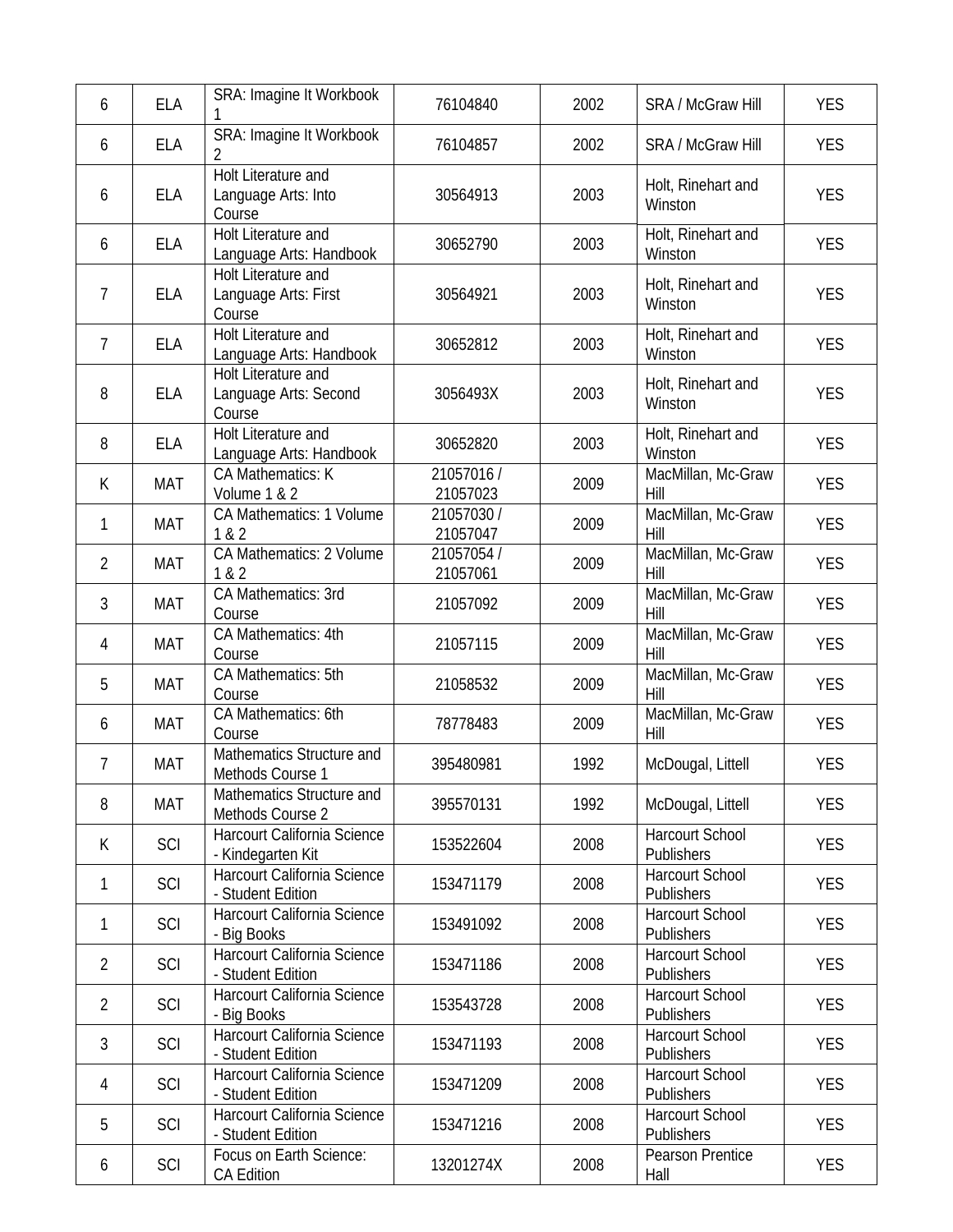| 6              | SCI           | Earth Science Lab Manual                           | 132034220  | 2008 | Pearson Prentice<br>Hall             | <b>YES</b> |
|----------------|---------------|----------------------------------------------------|------------|------|--------------------------------------|------------|
| 7              | SCI           | Focus on Life Science -<br><b>Student Edition</b>  | 132012723  | 2008 | Pearson Prentice<br>Hall             | <b>YES</b> |
| 7              | SCI           | Life Science Lab Manual                            | 132034247  | 2008 | Pearson Prentice<br>Hall             | <b>YES</b> |
| 8              | SCI           | Focus on Physical Science                          | 132012707  | 2008 | Pearson Prentice<br>Hall             | <b>YES</b> |
| 8              | SCI           | Physical Science Lab<br>Manual                     | 132034255  | 2008 | <b>Pearson Prentice</b><br>Hall      | <b>YES</b> |
| K              | SS            | <b>Harcourt Reflections: CA</b><br>Series          | 153384972  | 2007 | <b>Harcourt School</b><br>Publishers | <b>YES</b> |
| 1              | SS            | CA: A Child's View                                 | 153384980  | 2007 | Harcourt School<br>Publishers        | <b>YES</b> |
| 1              | SS            | CA: A Child's View Big<br><b>Book Collection</b>   | 153489626  | 2007 | Harcourt School<br>Publishers        | <b>YES</b> |
| $\overline{2}$ | SS            | CA: People We Know                                 | 153384999  | 2007 | Harcourt School<br>Publishers        | <b>YES</b> |
| $\overline{2}$ | SS            | CA: People We Know Big<br><b>Book Collection</b>   | 153489715  | 2007 | Harcourt School<br>Publishers        | <b>YES</b> |
| 3              | SS            | CA: Our Communities                                | 153385014  | 2007 | Harcourt School<br>Publishers        | <b>YES</b> |
| 4              | SS            | CA: A Changing State                               | 1533850522 | 2007 | <b>Harcourt School</b><br>Publishers | <b>YES</b> |
| 5              | SS            | The United States: Making<br>a New Nation          | 153385030  | 2007 | Harcourt School<br>Publishers        | <b>YES</b> |
| 6              | SS            | Holt CA SS: World History                          | 30733995   | 2007 | Harcourt School<br>Publishers        | <b>YES</b> |
| 7              | SS            | Holt CA SS: Unites States<br>History               | 30412285   | 2007 | Harcourt School<br>Publishers        | <b>YES</b> |
| 8              | SS            | Holt CA SS: Ancient<br>Civilizations               | 30734592   | 2007 | Harcourt School<br>Publishers        | <b>YES</b> |
| K              | VA            | <b>SRA Connections: Level K</b>                    | 76018260   | 2005 | SRA / McGraw Hill                    | <b>YES</b> |
|                | VA            | <b>SRA Connections: Level 1</b>                    | 7601827X   | 2005 | SRA / McGraw Hill                    | <b>YES</b> |
| $\overline{2}$ | VA            | <b>SRA Connections: Level 2</b>                    | 76018284   | 2005 | <b>SRA / McGraw Hill</b>             | <b>YES</b> |
| 3              | VA            | <b>SRA Connections: Level 3</b>                    | 76018296   | 2005 | SRA / McGraw Hill                    | <b>YES</b> |
| 4              | VA            | <b>SRA Connections: Level 4</b>                    | 7601830X   | 2005 | SRA / McGraw Hill                    | <b>YES</b> |
| 5              | VA            | <b>SRA Connections: Level 5</b>                    | 76018318   | 2005 | SRA / McGraw Hill                    | <b>YES</b> |
| 6              | VA            | <b>SRA Connections: Level 6</b>                    | 76018326   | 2007 | Glencoe / McGraw<br>Hill             | <b>YES</b> |
| 6              | VA            | Glencoe: Introductory Art                          | 7873554    | 2007 | Glencoe / McGraw<br>Hill             | <b>YES</b> |
| 7              | VA            | Glencoe: Exploring Art                             | 78735578   | 2007 | Glencoe / McGraw<br>Hill             | <b>YES</b> |
| 8              | VA            | Glencoe: Understanding<br>Art                      | 78735592   | 2007 | Glencoe / McGraw<br>Hill             | <b>YES</b> |
| К              | <b>HEALTH</b> | Harcourt Health & Fitness:<br>Kindergarten Program | 153383054  | 2006 | Harcourt School<br>Publishers        | <b>YES</b> |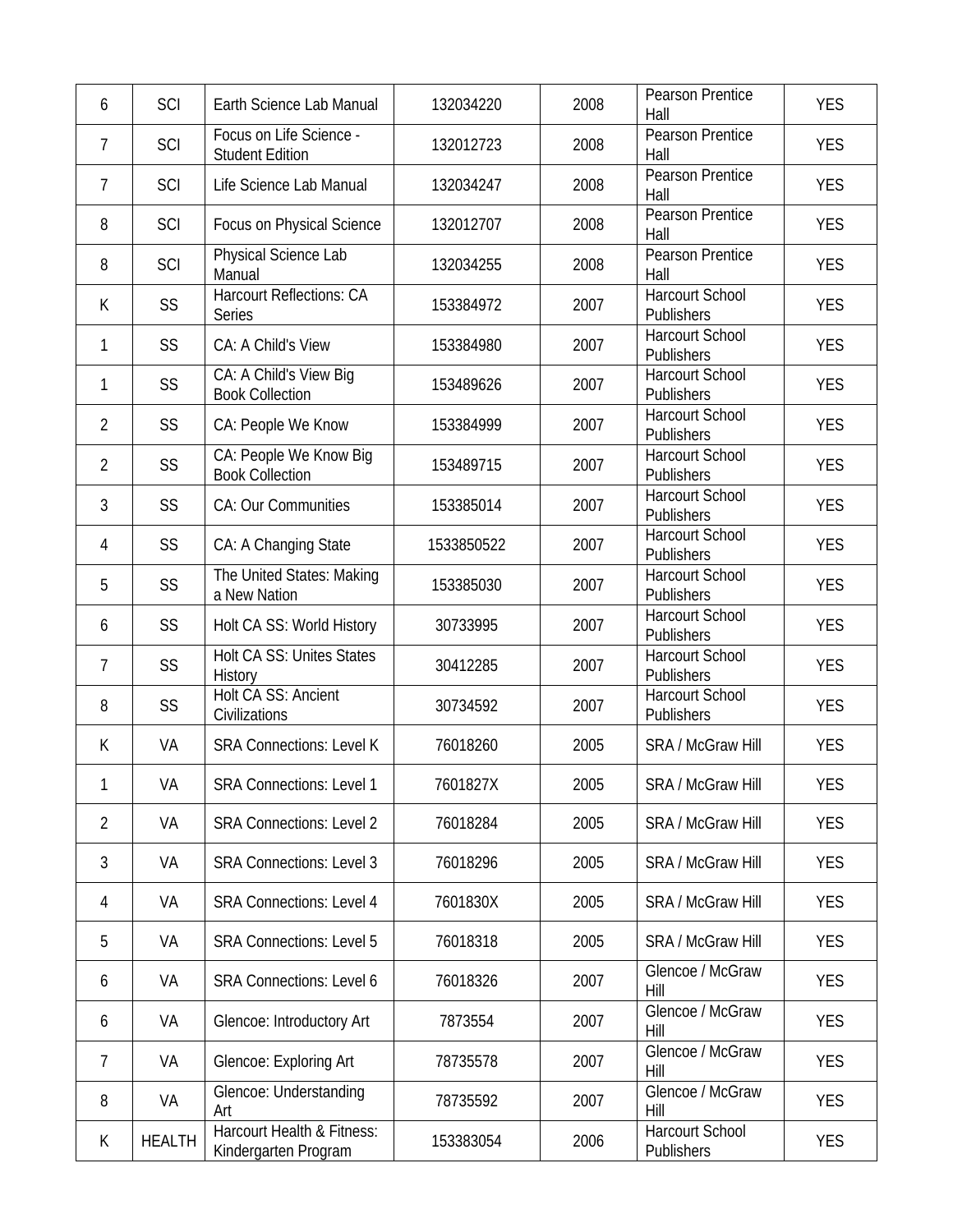|                | <b>HEALTH</b> | Harcourt Health & Fitness:<br>CA Level 1  | 1533906783 | 2006 | <b>Harcourt School</b><br><b>Publishers</b> | <b>YES</b> |
|----------------|---------------|-------------------------------------------|------------|------|---------------------------------------------|------------|
| $\overline{2}$ | <b>HEALTH</b> | Harcourt Health & Fitness:<br>CA Level 2  | 153390685  | 2006 | <b>Harcourt School</b><br><b>Publishers</b> | <b>YES</b> |
| 3              | <b>HEALTH</b> | Harcourt Health & Fitness:<br>CA Level 3  | 153375264  | 2006 | <b>Harcourt School</b><br><b>Publishers</b> | <b>YES</b> |
| $\overline{4}$ | <b>HEALTH</b> | Harcourt Health & Fitness:<br>CA Level 4  | 153375272  | 2006 | Harcourt School<br><b>Publishers</b>        | <b>YES</b> |
| 5              | <b>HEALTH</b> | Harcourt Health & Fitness:<br>CA Level 5  | 153375299  | 2006 | Harcourt School<br><b>Publishers</b>        | <b>YES</b> |
| 6              | <b>HEALTH</b> | Harcourt Health & Fitness:<br>CA Level 6  | 1533755302 | 2006 | Harcourt School<br><b>Publishers</b>        | <b>YES</b> |
| 6              | <b>HEALTH</b> | Holt Decisions for Health:<br>Level Green | 30664586   | 2004 | Holt, Rinehart and<br>Winston               | <b>YES</b> |
|                | <b>HEALTH</b> | Holt Decisions for Health:<br>Level Red   | 30668123   | 2004 | Holt, Rinehart and<br>Winston               | <b>YES</b> |
| 8              | <b>HEALTH</b> | Holt Decisions for Health:<br>Level Blue  | 30668174   | 2004 | Holt, Rinehart and<br>Winston               | <b>YES</b> |

| Grade<br>Level | Core<br><b>Subject</b><br>Abbrev. | <b>Current Textbooks and</b><br><b>Instructional Materials</b> | ISBN #'s   | Year Of<br>Publication | <b>Publisher</b>            | Name of District(s)<br><b>Of Alignment</b>          |
|----------------|-----------------------------------|----------------------------------------------------------------|------------|------------------------|-----------------------------|-----------------------------------------------------|
| 9              | <b>ELA</b>                        | Holt Literature and<br>Langauge Arts: 3rd<br>Course            | 30564948   | 2003                   | Holt, Rinehart &<br>Winston | Napa USD /<br><b>Fairfield Suisun</b><br><b>USD</b> |
| 10             | <b>ELA</b>                        | Holt Literature and<br>Langauge Arts: 4th Course               | 30564964   | 2003                   | Holt, Rinehart &<br>Winston | Napa USD /<br><b>Fairfield Suisun</b><br><b>USD</b> |
| 11             | <b>ELA</b>                        | Holt Literature and<br>Langauge Arts: 5th Course               | 30564972   | 2003                   | Holt, Rinehart &<br>Winston | Napa USD /<br><b>Fairfield Suisun</b><br><b>USD</b> |
| 12             | <b>ELA</b>                        | Holt Literature and<br>Langauge Arts: 6th Course               | 30564980   | 2003                   | Holt, Rinehart &<br>Winston | Napa USD /<br>Fairfield Suisun<br><b>USD</b>        |
| 12             | <b>ELA</b>                        | Literature: Purple Version                                     | 130235628  | 2001                   | Globe Fearon                | <b>Fairfield Suisun</b><br><b>USD</b>               |
| 9              | Math                              | Saxon Math Algebra 1/2                                         | 1565771354 | 2004                   | Saxon Math                  | Napa USD                                            |
| 10             | Math                              | Keys to Algebra                                                | 155953012  | 1990                   | Key Curriculum<br>Press     | Napa USD                                            |
| 11             | Math                              | Algebra 2                                                      | 30358296   | 2007                   | Holt, Rinehart &<br>Winston | Napa USD                                            |
| 12             | Math                              | Geometry Concepts and<br><b>Skills</b>                         | 61808583   | 2003                   | McDougal Little             | Napa USD                                            |
| 9              | SCI                               | Life Skills: Concepts and<br>Challenges                        | 130238570  | 2003                   | Globe Fearon                | <b>Fairfield Suisun</b><br><b>USD</b>               |
| 10             | SCI                               | <b>Biology Dynamics of Life</b>                                | 98299004   | 2004                   | McGraw Hill                 | Napa USD /<br><b>Fairfield Suisun</b><br><b>USD</b> |
| 11             | SCI                               | <b>Health and Wellness</b>                                     | 78760266   | 2005                   | Kendall Hunt                | Napa USD /<br>Fairfield Suisun<br><b>USD</b>        |
| 12             | SCI                               | Physical Science:<br><b>Concepts and Challenges</b>            | 130238406  | 2003                   | Globe Fearon                | Napa USD                                            |
| 9              | SS                                | American Anthem-Modern<br>American History                     | 30432972   | 2007                   | Holt, Rinehart &<br>Winston | Napa USD /<br>Fairfield Suisun                      |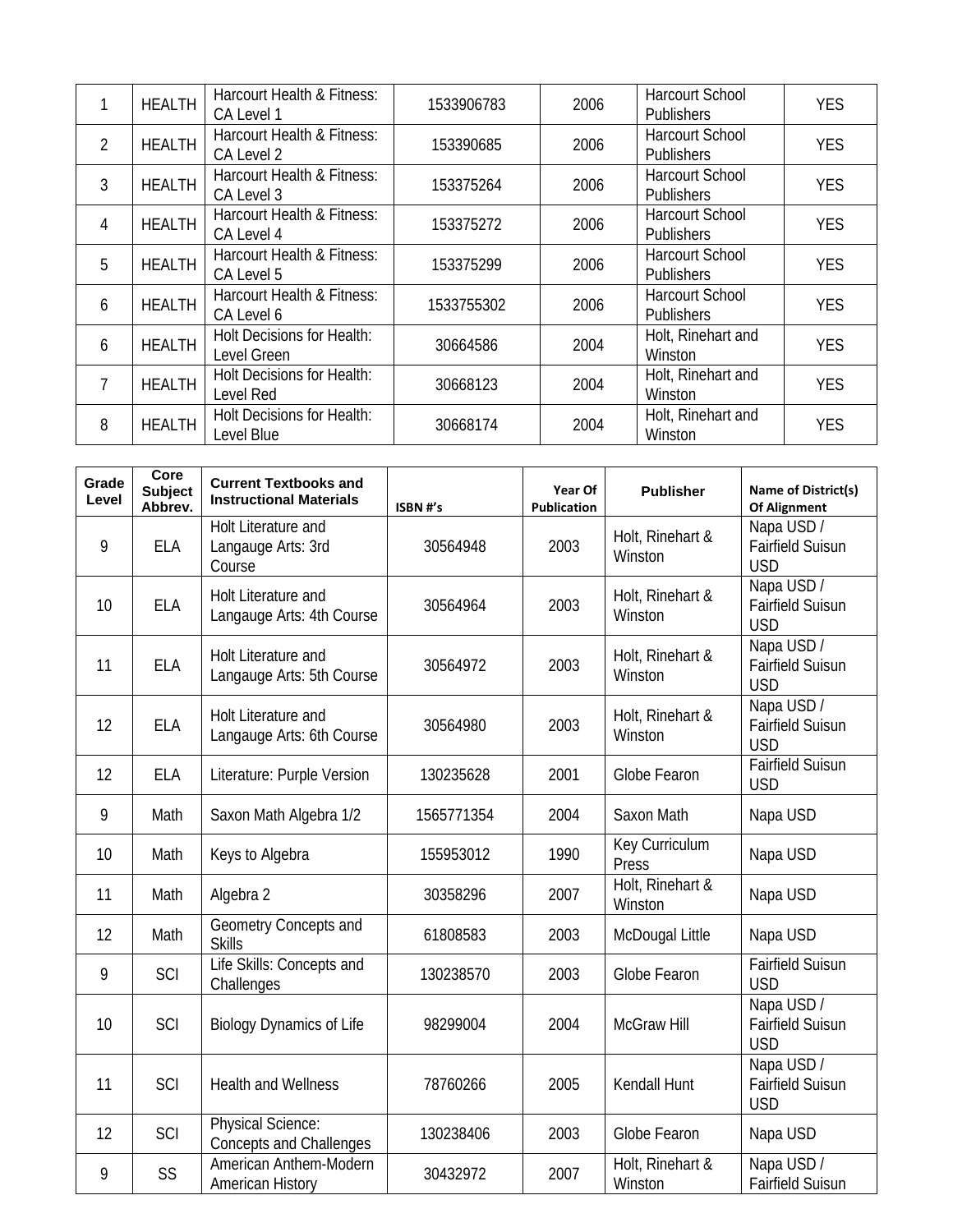|         |            |                                                            |           |      |                         | <b>USD</b>                                         |
|---------|------------|------------------------------------------------------------|-----------|------|-------------------------|----------------------------------------------------|
| 10      | <b>SS</b>  | World History-The Modern<br>Era                            | 131299735 | 2007 | <b>Prentice Hall</b>    | Napa USD/<br>Fairfield Suisun<br><b>USD</b>        |
| 11      | <b>SS</b>  | <b>United States</b><br>Government: Democracy<br>in Action | 78747625  | 2008 | Glencoe-McGraw<br>Hill  | Napa USD                                           |
| 12      | <b>SS</b>  | Econcomics: New Ways of<br>Thinking                        | 821934015 | 2007 | <b>EMC Paradigm</b>     | <b>Fairfield Suisun</b><br><b>USD</b>              |
| $9-12+$ | Art        | Garner's Art Through the<br>Ages                           | 155011413 | 2006 | Thomson                 | <b>Fairfield Suisun</b><br><b>USD</b>              |
| $9-12+$ | Art        | Creating and<br><b>Understanding Drawings</b>              | 26622335  | 2001 | Glencoe                 | <b>Fairfield Suisun</b><br><b>USD</b>              |
| $9-12+$ | Art        | Photo and Digital Imaging                                  | 156378796 | 2002 | <b>Goodheart Wilcox</b> | <b>Fairfield Suisun</b><br><b>USD</b>              |
| $9-12+$ | <b>PE</b>  | <b>Health and Wellness</b>                                 | 78760266  | 2005 | Kendall Hunt            | Napa USD/<br><b>Fairfield Suisun</b><br><b>USD</b> |
| $9-12+$ | <b>DLS</b> | Skills for Independent<br>Living                           | 130238236 | 2002 | Globe Fearon            | Napa USD                                           |
| $9-12+$ | Voc Ed.    | Careers                                                    | 822408465 | 2002 | Globe Fearon            | Napa USD                                           |
| $9-12+$ | Voc Ed.    | Entering the World of<br>Work                              | 78614589  | 2006 | Glencoe                 | Napa USD                                           |

# **VIII. School Finances**

## **Expenditures per Pupil (Fiscal Year 2013-14)**

| Total Dollars | Dollars per student | <b>Average Teacher Salary</b> |
|---------------|---------------------|-------------------------------|
| \$3.112.834   | \$51,580            | \$52,452                      |

# **Types of Services Provided**

Spectrum Center Schools works cooperatively with local school districts to develop a customized curriculum for each student based on the student's Individual Education Program (IEP), abilities, interests and goals. The Spectrum Center Schools meet state education standards and are based on the principals of Applied Behavior Analysis (ABA). ABA is a discipline devoted to the understanding and improvement of human behavior. Spectrum's ABA curriculum includes specific strategies for preventing behaviors of concern, teaching alternative appropriate behavior, teaching self-control strategies, improving learning skills and responding to behaviors of concern in a safe and respectful manner.

Spectrum Center Schools serve students with emotional disturbance or developmental disabilities who benefit from a consistent and structured program, with an emphasis on a successful transition to a less restrictive environment. The students receive individualized instruction in academic, social and behavioral skills, including independent living and vocational skills in a low student to instructor ratio.

Spectrum Center Schools also serve students with autism, who receive a continuum of specialized education services in dedicated classrooms. Applied Behavior Analysis is the foundation of Spectrum's approach to teaching children with autism in an environment that is predictable, consistent, structured and positive. Spectrum's curriculum for students with autism in highly structured involves repeated presentation of instruction and focuses on communication, behavior, social and academic skills in a low student to instructor ratio.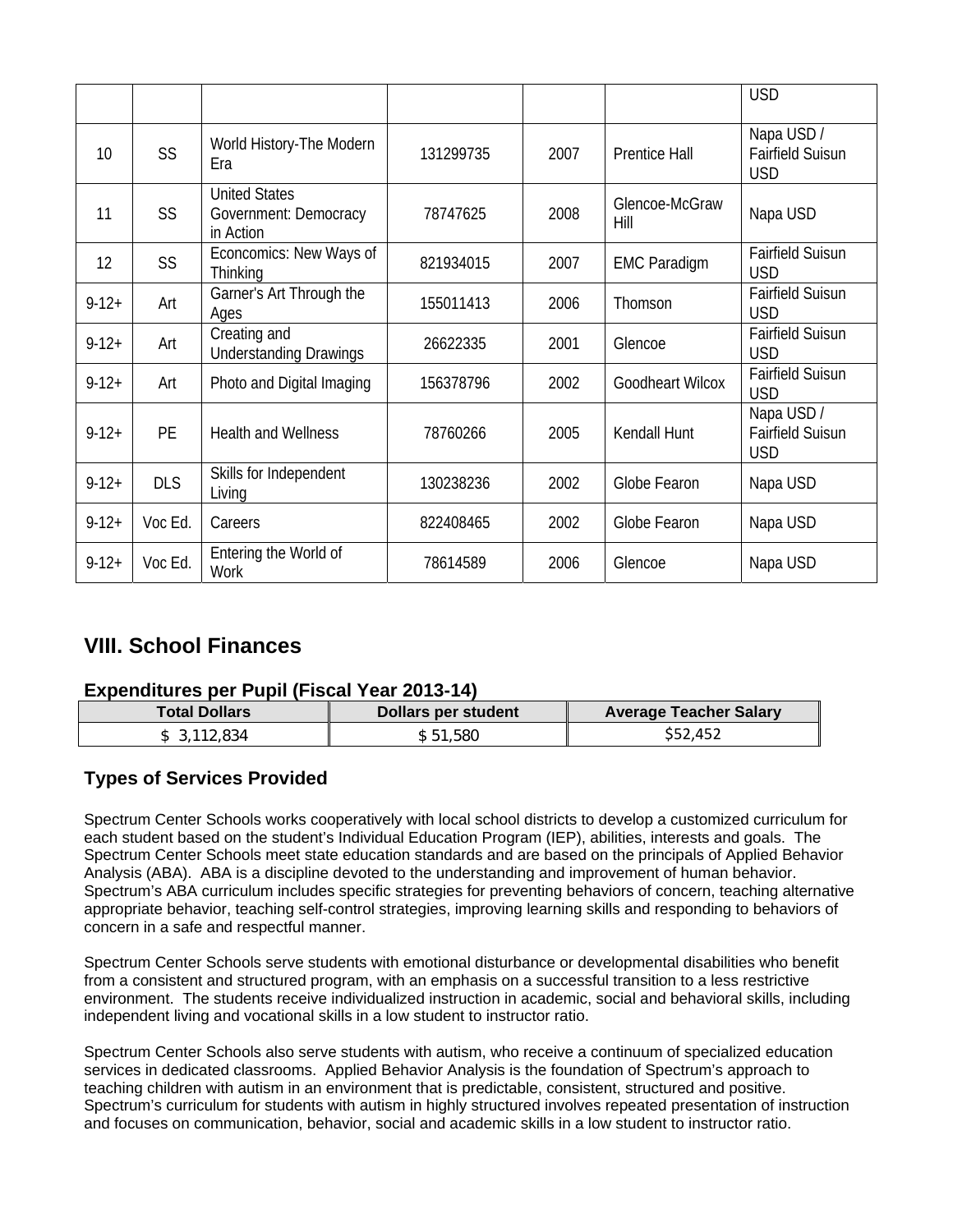Related services provided at by Spectrum Center per the student Individual Education Program includes counseling, Speech and Language Therapy, Occupational Therapy, Adapted Physical Education, Augmentative Communication, and Assistive Technology.

# **Teacher and Administrative Salaries (Fiscal Year 2013-14)**

| Category                        | <b>Spectrum Schools</b><br>Amount | <b>State Average</b><br>(ADA < 1,500) |
|---------------------------------|-----------------------------------|---------------------------------------|
| <b>Beginning Teacher Salary</b> | \$43,689                          | \$38,592                              |
| <b>Mid-Range Teacher Salary</b> | \$52,332                          | \$55.764                              |
| <b>Highest Teacher Salary</b>   | \$66,999                          | \$72.219                              |
| <b>Average Teacher Salary</b>   | \$52,452                          | \$90,207                              |
| <b>Average Director Salary</b>  | \$78,203                          | \$116,768                             |

# **IX. Student Performance**

# **Standardized Testing and Reporting**

Scores are not shown when the number of students with data is ten or less because it is too small for statistical accuracy and to protect student privacy. Districts and Parents receive test results. The Campus does not always receive them from the LRE. Not enough test results were received to provide an accurate report.

#### **Solano Pearson Math**

Pearson math scores were available for 13 Solano students. On average the students improved their level score from 3.08 to 4.55 from the fall to spring.



#### **Solano Reading Fluency**



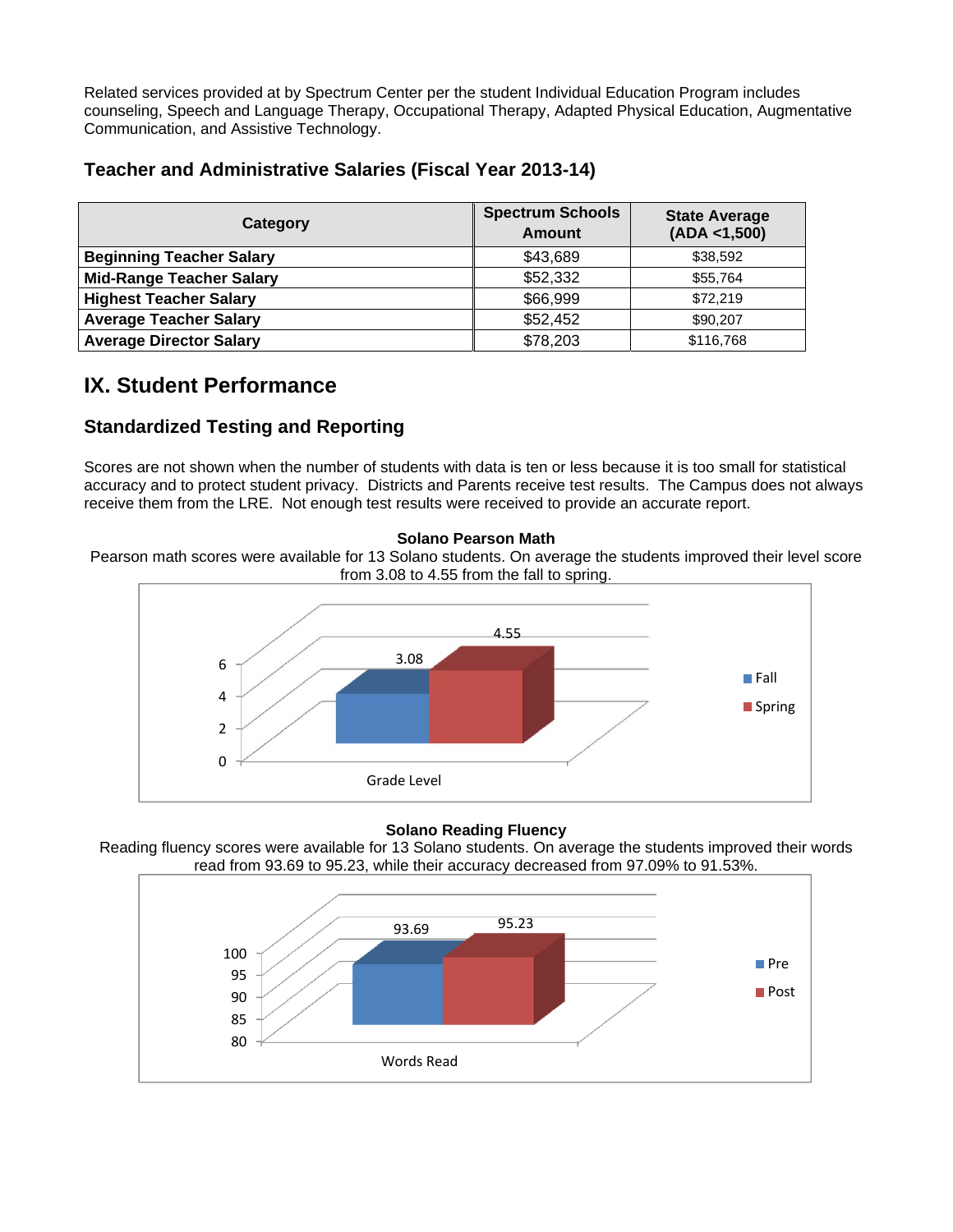

#### **Solano BRI**





#### **Solano Writing Fluency**

Writing fluency scores were available for 13 Solano students. On average the students improved their writing sequence from 46.38 to 64.23 and accuracy from 77.03% to 89.43%.

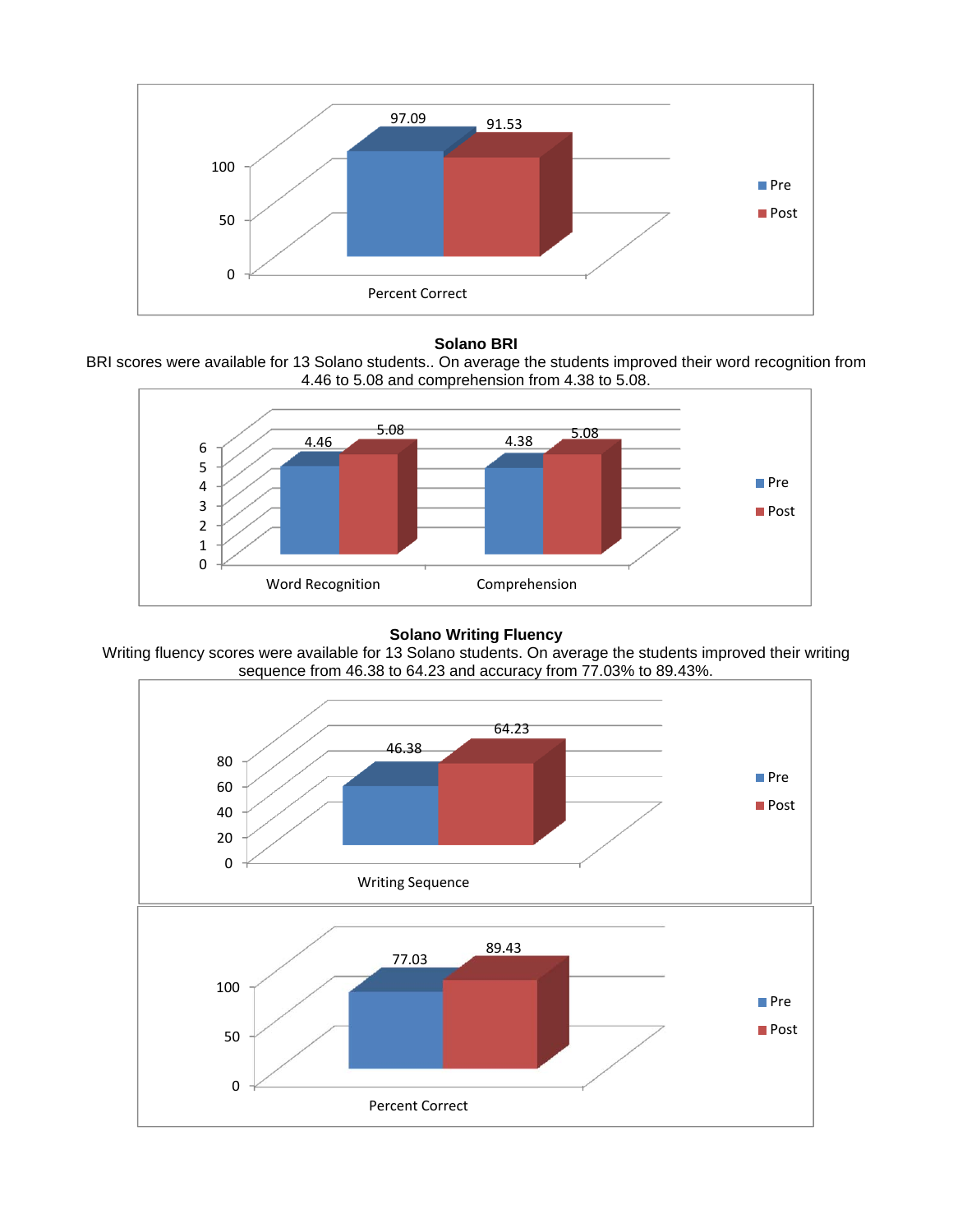# **Other Student Outcome Data**



# **X. Accountability**

# **California Department of Education Certification (CDE)**

The Spectrum Center Schools are all certified by the California Department of Education.

## **Schools Commission of the Western Association of Schools and Colleges Accreditation (WASC)**

The Spectrum Center Schools are all fully accredited by the Schools Commission of the Western Association of Schools and Colleges.

## **Academic Performance Index (API)**

The API is not applicable to Non Public Schools.

# **XI. Postsecondary Preparation**

## **WorkAbility I**

Spectrum Center is a state-approved WorkAbility I Program (WAI) site. WorkAbility I is a California transition program and is funded and administered by the Special Education Division of the California Department of Education. The WorkAbility I Program provides resources for transition services with a primary focus on comprehensive pre-employment, work site training, and employment, along with follow-up services for youth in special education.

Spectrum's WAI program goal is to provide students with the skills necessary to maximize the level of independence and productivity in their lives, assisting them into a quality adult life.

The State WAI model requires service delivery, data collection, documentation, and reporting in line with WAI's Array of Services. The WAI Array includes, but is not limited to, career awareness and exploration, career counseling, vocational assessments, pre-employment activities that promote employment readiness, job search skills, and job retention, work training, and follow-up services. Spectrum's WAI Program strives to include as many elements of these services as "best practices", based on individual student's skills, abilities, and interests.

Spectrum's WAI program offers pre-vocational / vocational training, and pre-employment and career planning services for students 14-22 aligned as much as possible with each student's Individual Education Plans (IEP). As mandated in the IDEA 2004, and by the age of 16, transition planning, post-secondary goals, and individualized transition services will be addressed simultaneously with the development of the student's annual IEP goals. The Individual Transition Plan (ITP) is based on age-appropriate transition assessments. Measurable post-secondary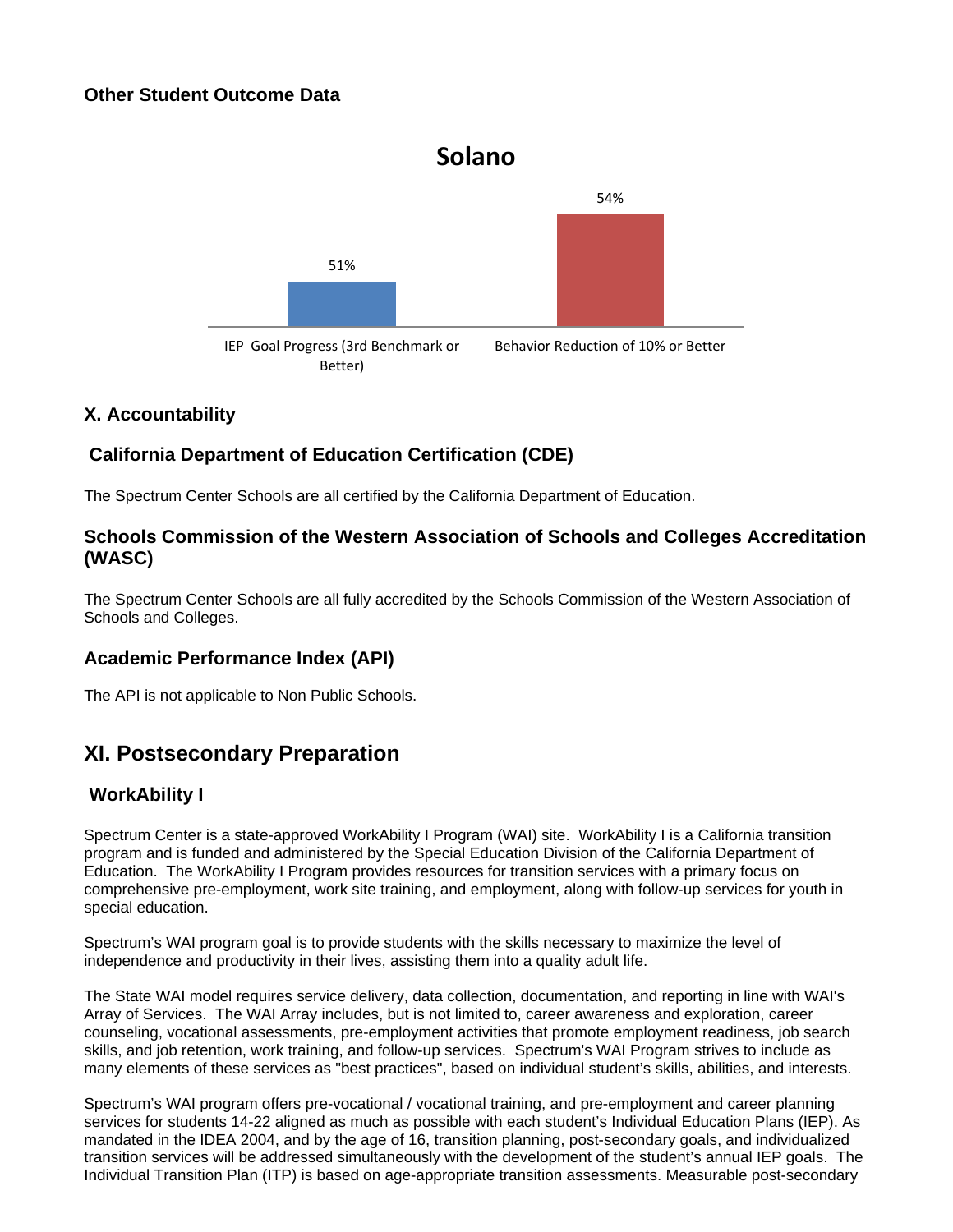goals are developed based on students' individual long-term objectives, interests, and preferences, and may include paid work training and other employment-related services. The development and practice of independent living skills are also a part of the long-term goals.

Pre-vocational and vocational training prepares students for future WAI subsidized or direct hire work training and employment opportunities, and includes, but is not limited to, pre-vocational/vocational tasks, mobility training, self-care, training in tolerance with time on task, work maturity standards and values, and the development of effective communication skills. The program features a strong community-based component. Research has shown that it is most productive for our students to learn skills in the natural environment where they will be later expected to demonstrate the skills. In this way, generalization is enhanced and independence maximized.



## **Completion of High School Graduation Requirements**

Data is not shown when the number of students with data is ten or less to protect student privacy.

# **XII. Instructional Planning and Scheduling**

Spectrum Center Schools provide continual training as well as dedicated staff training days. Spectrum – Solano had 2 teachers training days and 3 all staff training days prior to the first student day in the fall. We have 2 additional training days – one in the spring and one in the fall.

# **Staff Training**

All Staff are trained in: Nonviolent Crisis Intervention: CPI Behavior and Education Staff Training (BEST) – Computer-based instruction and competency-based evaluation in the areas of: Dignity and Respect **Communication** Teaching Strategies Data Collection Reducing Challenging Behaviors Safety School-wide Positive Behavior Supports